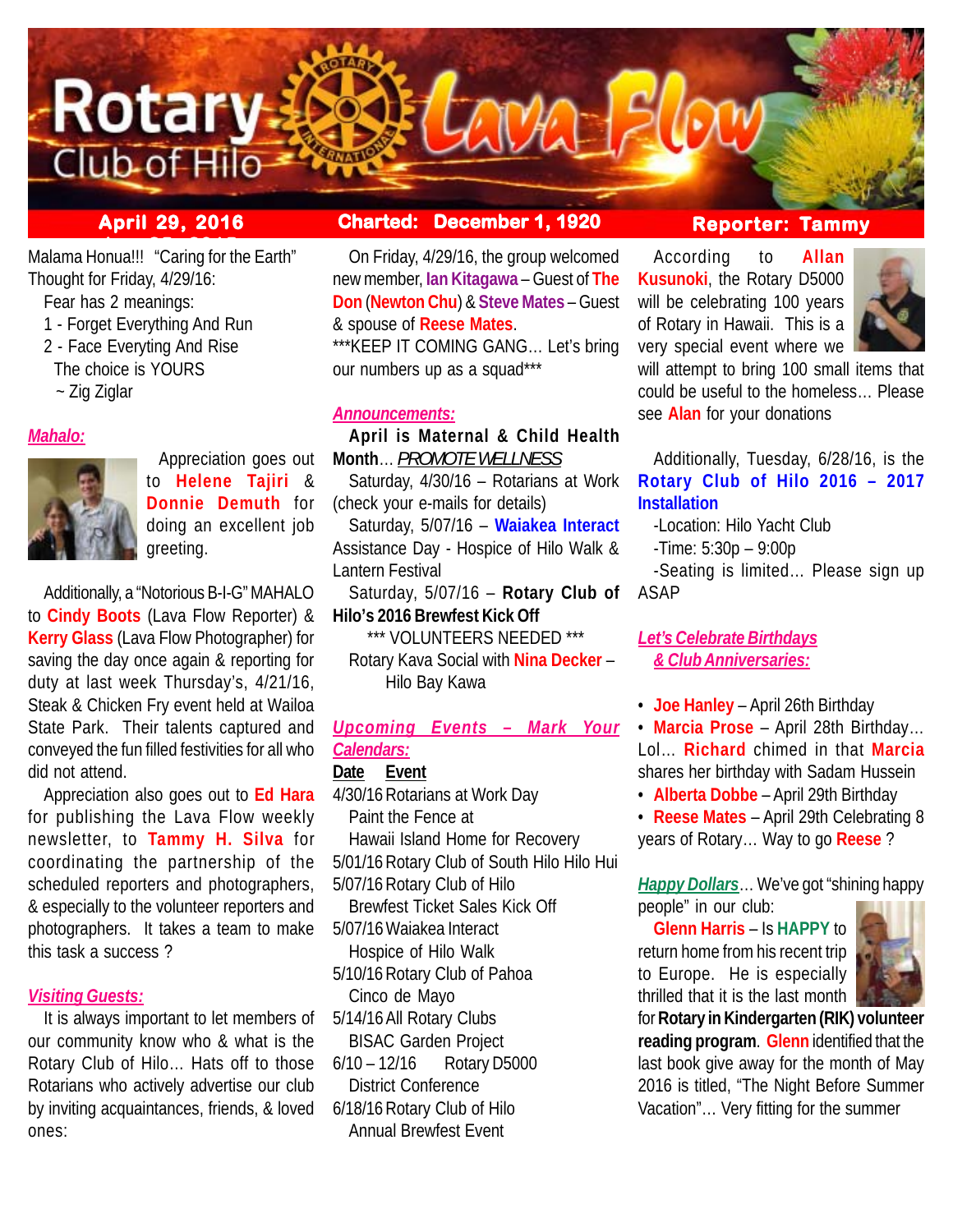#### *Birthdays:*

**Jonalyn Nosaka** April 5 **Alan Kusunoki** April 7 **Toshi Aoki** April 8 **Tom Brown** April 10 **Wally Wong** April 11 **Sally O'Brien April 14 Jenny Johnson** April 15 **Bob Hanley** April 16 **Marcia Prose** April 28 **Alberta Dobbe** April 29

## *Club Anniversary:*

**Sam Wallis** April 02, 1976 (40) **Craig Shikuma** April 03, 1992 (24) **Biff Kennedy** April 12, 2013 (3) **Gay Porter** April 12, 1991 (25) **Gerard Carter** April 16, 1993 (23) **Reese Mates** April 29, 2008 (8)

#### *Wedding Anniversary:*

**None for April**

#### *Announcements:*

**May 6 -Nellieshy Mamuad - Youth Empowerment May 13 - Dr. Warren Skidman - TMT May 20 - Stephanie Nagata - Mauna Kea Management May 27 - Ilana Stout Hawai'i Hertage Seed Project June 10 - Christine Roach Helping Transitional Youth June 24 - Magin Patrick & Cliff Kama Project Hawai'i Summer Camp**

| Immediate Past President Richard Johnson |  |
|------------------------------------------|--|
| Vice President  Mitchell Dodo            |  |
|                                          |  |
|                                          |  |
|                                          |  |
|                                          |  |
| Public Relations  Marcia Prose           |  |
| Rotary Foundations  Kerry Glass          |  |
|                                          |  |
| International Service  Stew Hussey       |  |
| Community Service  Reese Mates           |  |
|                                          |  |
| Vocational Service  Biff Kennedy         |  |
|                                          |  |

**Marcia Prose** - **\$5** Happy for the 2nd big silent movie night with organ music to stimulate the mood to be held at the Palace Theater & the upcoming Annual Mother's



Day Celebration on Saturday, 5/07/16… Get your tickets while it's available

**Nina Decker** – Was **\$20** HAPPY for the Foundation. She was ecstatic for those who helped with the glam bags & she revealed that her goal is to take this program island wide. She is a member of the Hui Art Board, and their efforts have afforded them the opportunity to buy a saw for the students to use to promote safety. They have also exceeded their goal of attaining \$6000 and they are currently at approximately \$8000… Keep it coming peeps… This is all for a very good cause



**Alberta Dobbe** - **\$20** HAPPY for the many years of life. **Alberta** enlightened the group by saying, "You can make it even if you drink water out of a hose at a plantation camp"

**Kerry Glass** - **\$50** HAPPY to Camp Agape in honor of our very own club member, Prosecutor - **Mitch Roth**. This



is in appreciation of the 2 arrests on the Peter Boy Case... Thank you very much for a job well done!!! According to **Mitch**, "It's a great week, **Ms. Nagata** is

the next district court judge." He also added that Camp Agape is for those children whose parents have been incarcerated; these children have a strong risk of being imprisoned as well. Roughly 100 children will be attending Camp Agape at a cost of \$250 per child… Please consider donating to this good cause.

**Chris Tamm** – Is **\$10** HAPPY since he will soon be visiting Cuba, & he is thinking of getting a hat to circulate around the club to send Bernie Sanders to Cuba to see what 60 – 70 years of communism can do to a country. **Chris** will also be missing the Brewfest; however, he also wanted to recognize **Dr. Steven Mates.**

**Mike Robinson** – **Mike** bestowed **10 - HAPPY dollars** in honor of his retirement and relocation. He was also very thrilled that **Corey Kawamoto** "agreed to



let him off the hook" & assume responsibility as club treasurer before the onset of the 2016 – 2017 Rotary Year. Lol… **Corey**… What's in your drink at the Bad BoyZ table???

**Alan Kusunoki** – **Alan** is **HAPPY** to provide an online donation in recognition of his recent retirement after dedicating 25 years of service. "Leaving the office after 25 years is, of course, lots of boxes to bring away from there, & leave behind." He wants to make sure that his donation will be included in President –**Wally Wong's** year of service; therefore, **Alan** will be submitting his monetary donation online… We know **Alan**… What is retirement???!!!

**Nancy Cabral** – In true cowgirl fashion, **Nancy** was the happiest of them all with a



generous **\$500** HAPPY donation to our club foundation for Camp Agape. This donation was allocated in **Alberta Dobbe's** name for being "The World's Best

Tenant for 30 Years"… Happy Birthday **Alberta.**

## *Club Assembly Agenda:*

#### MEMBERSHIP – **Connie Ichinose**



We are currently at 70 members

We are soon to be at 72 members with the addition of **Ian Kitagawa** and **Stan Fortuna**

Corporate membership has recently been introduced… Please spread the word

The focus for next year is to do fun events such as the Fun Night at Coquis

The club is looking at scheduling an enjoyable affair at the Hilo Hawaiian Lounge

We are always looking to find a way to keep the cost down while having a